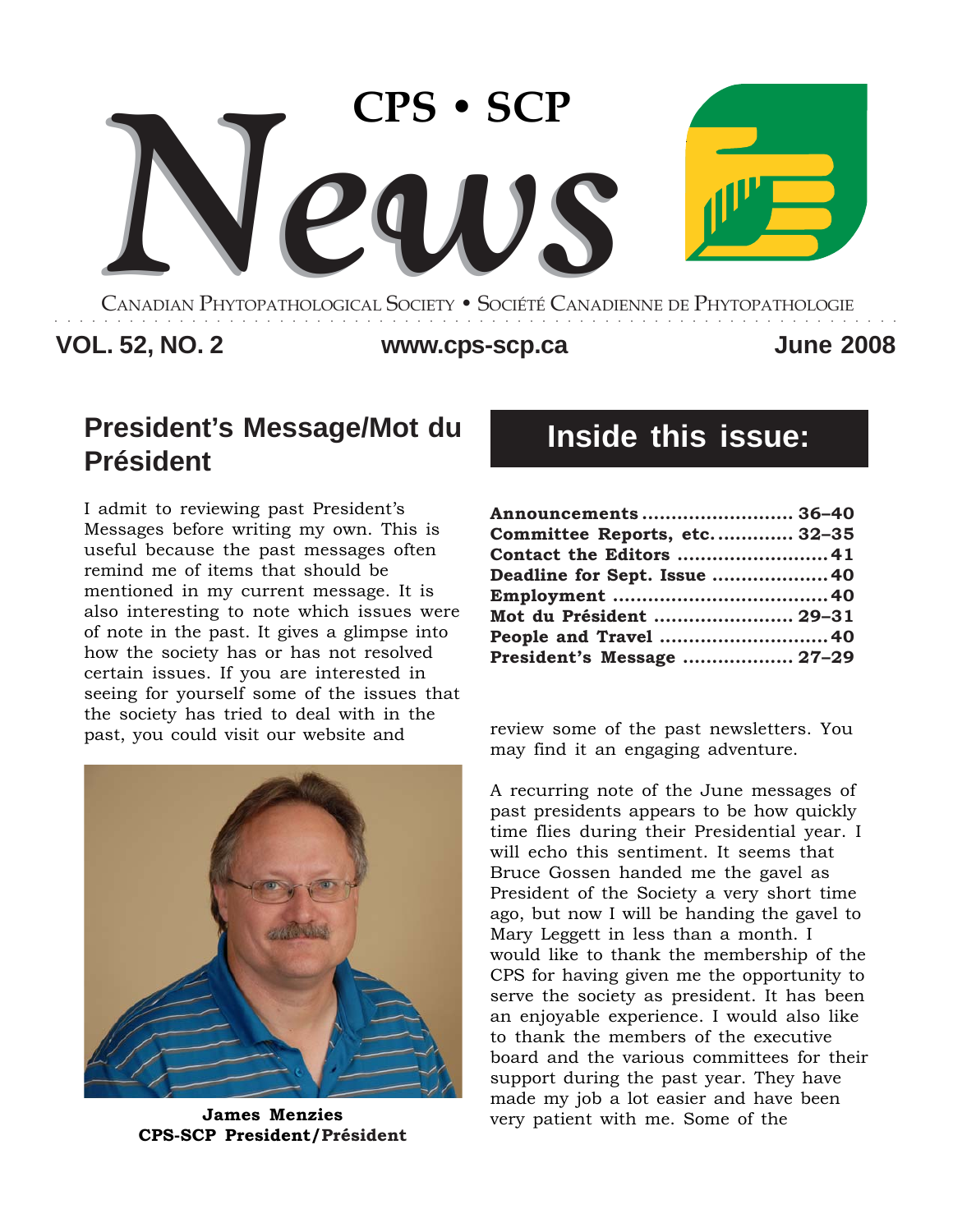members have also been very good at knowing when to push the president to get things done.

Bruce Gossen (Past President) and Randy Clear (Senior Director) will be finishing their terms on the executive board at the June meeting. I would like to acknowledge their efforts on behalf of all of us during their time on the board. It is greatly appreciated. I would also like to acknowledge all the members that will be finishing their terms on the various committees of the CPS. Committee work may seem like a thankless task at times, but it is appreciated and is important in the running of the society.

Another item of interest for the board this year is a proposal from Taylor and Francis to replace NRC as the publisher of the Canadian Journal of Plant Pathology. According to their literature, Taylor and Francis are one of the world's leading publishers of academic journals. They are dedicated to the dissemination of scholarly information, utilising skills and experience developed since they first began publishing learned journals in 1798. They now publish 1,240 scholarly journals in association with 340 societies and institutions. Zamir Punja has been the lead on this, and has provided some very good information to the board about the proposal. The board has also solicited some opinions on the proposal from the

A major concern of the executive board has been the budget deficits that the

*"We are very fortunate to have a society composed of such highly motivated, talented and friendly people. If you have the opportunity, get involved with the society."*

members of the Journal Editorial Committee (JEC) as well as other members who have served on the

society had in 2005 and 2006 for various reasons. Although I have not seen the figures for 2007, I am confident that the board is getting the budget under control, and we are moving towards greater budget stability. Some of the measures that the executive board have taken over the last two years, and the efforts by Zamir Punja, Sarah Hambleton and André Levesque in working with NRC on the finances of the Canadian Journal of Plant Pathology have certainly helped in this regard. The work of Karen Bailey and her LAC for Plant Canada 2007 will also be beneficial to the budget in 2008. They managed to close the books on this conference early this year. Despite all odds, they were able to turn a healthy profit from the meeting, which was shared with the participating societies. Through their hard work, the CPS was able to invoice Plant Canada 2007 for \$12,038.29. Well Done!

executive board or the JEC. Taylor and Francis are impressed with the Canadian Journal of Plant Pathology, and would like to help improve the journal in a number of ways, including online publishing, global promotion of the journal and increasing our impact factor. The opinions that have been solicited by the executive board on the proposal have all been positive, although some issues have been raised that need further discussion with Taylor and Francis. I recognize that this may represent a change in the philosophy of what the journal represents to individual members. It does represent a move to try and make the journal more of an international presence than what it has been in the past. You may or may not be happy with this change. If you have strong feelings one way or the other on this issue, please make your feelings known to myself or one of the other members of the executive board. Your opinions are important to us, and we need to know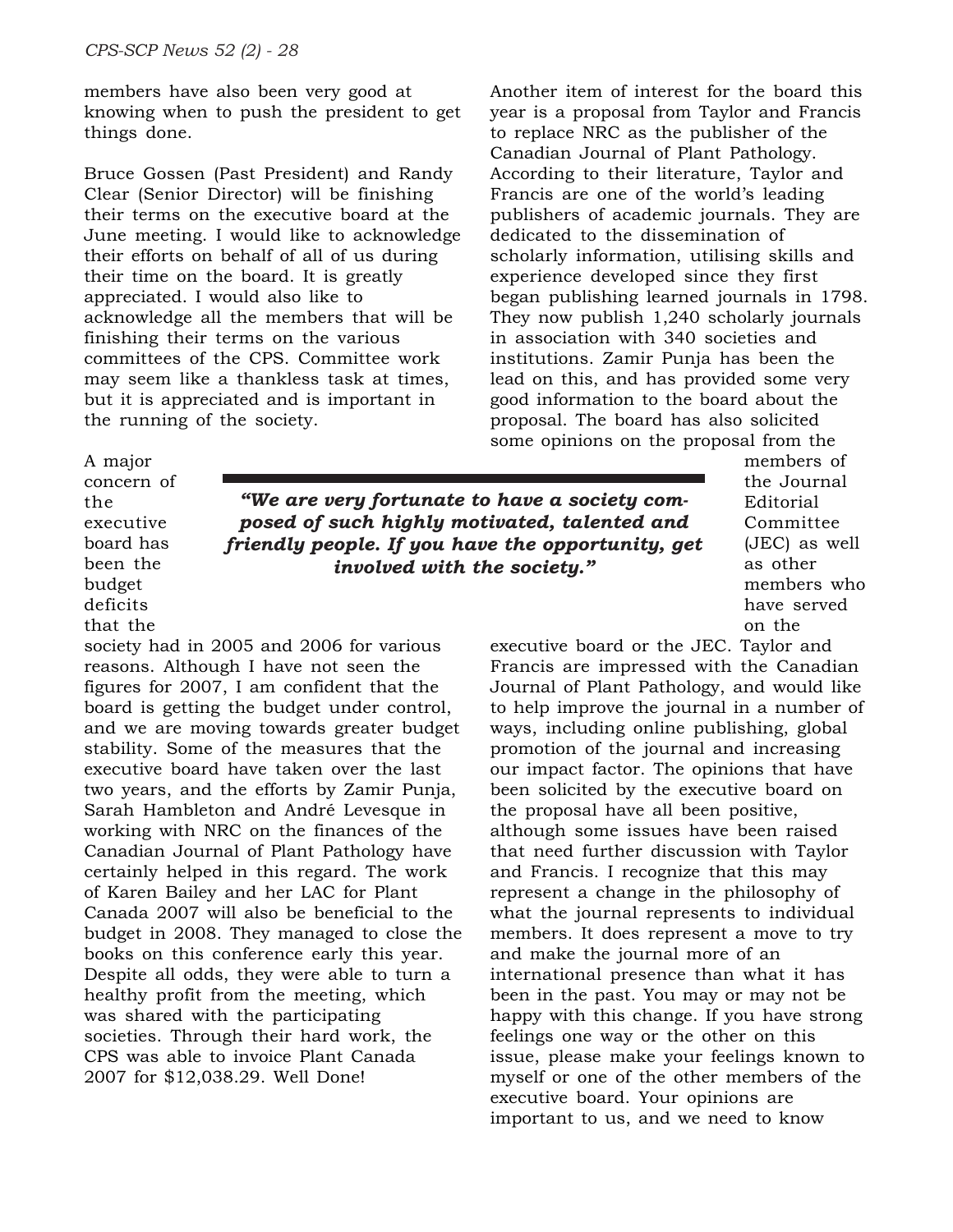them to make decisions on your behalf. The board will be discussing the proposal during the executive board meetings on June 15<sup>th</sup> in Charlottetown.

The membership committee annual report has been submitted by Khalid Rashid, and you should be able to read it in this newsletter. Membership is down a bit from last year, and I am hoping that this is a reflection of people who have not had time to renew their membership this year. Like all societies, we do struggle with our membership. I am happy to see some new members this year. I would like to welcome the new regular members and student members to the society. I hope you will find membership in the CPS enjoyable and productive. I would also like to welcome our new sustaining associates to our society. They include Ag-Quest, BASF, Chemtura and SeCan. Thank you for your support of our society.

I am hoping to see a lot of you in Charlottetown. The two Ricks and their committee have worked hard to put together an interesting program which includes a session on Diagnostics in the Age of Genomics, and the Canadian Forum on Biological Control. Charlottetown and Prince Edward Island are beautiful, so be sure to include some holiday time in your plans.

The planning of our future meetings is also well underway. The local arrangements committee for the June 2009 CPS annual general meeting in Winnipeg is already organized and busy. The Delta Winnipeg hotel has been booked for June  $22<sup>nd</sup>$  to  $25<sup>th</sup>$ , and the program committee has been sifting through ideas for symposia. Look for more information on this meeting in the newsletter or on the website in the future. You should also know that Plant Canada 2011 in Halifax is well into the planning stages. I am happy to report that Paul Hildebrand and Gordon Braun have agreed to share duties on the local

arrangements committee on behalf of the CPS. I hope that everyone will help them with their tasks if and when approached.

In closing, I would like to thank the membership of the CPS once again for the opportunity to serve as president of the society. It is a job that I would highly recommend to everyone. We are very fortunate to have a society composed of such highly motivated, talented and friendly people. If you have the opportunity, get involved with the society.

See you in Charlottetown!

J'avoue passer en revue les Mots des exprésidents avant d'écrire le mien. Cela m'est utile parce que ces Mots me rappellent souvent les points dont je devrais traiter dans celui que suis en train d'écrire. Il est également intéressant de constater quels étaient les sujets importants à l'époque. Cela permet d'entrevoir comment la Société a réglé, ou omis de régler, certains problèmes. Si vous souhaitez vous pencher sur certains des sujets que la Société a dû traiter par le passé, consultez notre site Web et révisez quelques-uns des anciens bulletins. Cela peut s'avérer passionnant.

S'il y a un point sur lequel les exprésidents semblent s'entendre dans les numéros de juin, c'est la vitesse à laquelle le temps file durant un mandat présidentiel. Je vais faire écho à cette perception. Il me semble qu'il n'y a pas si longtemps Bruce Gossen me remettait le marteau du président de la Société. Mais bientôt, dans moins d'un mois en fait, je le passerai à Mary Legget. Je tiens à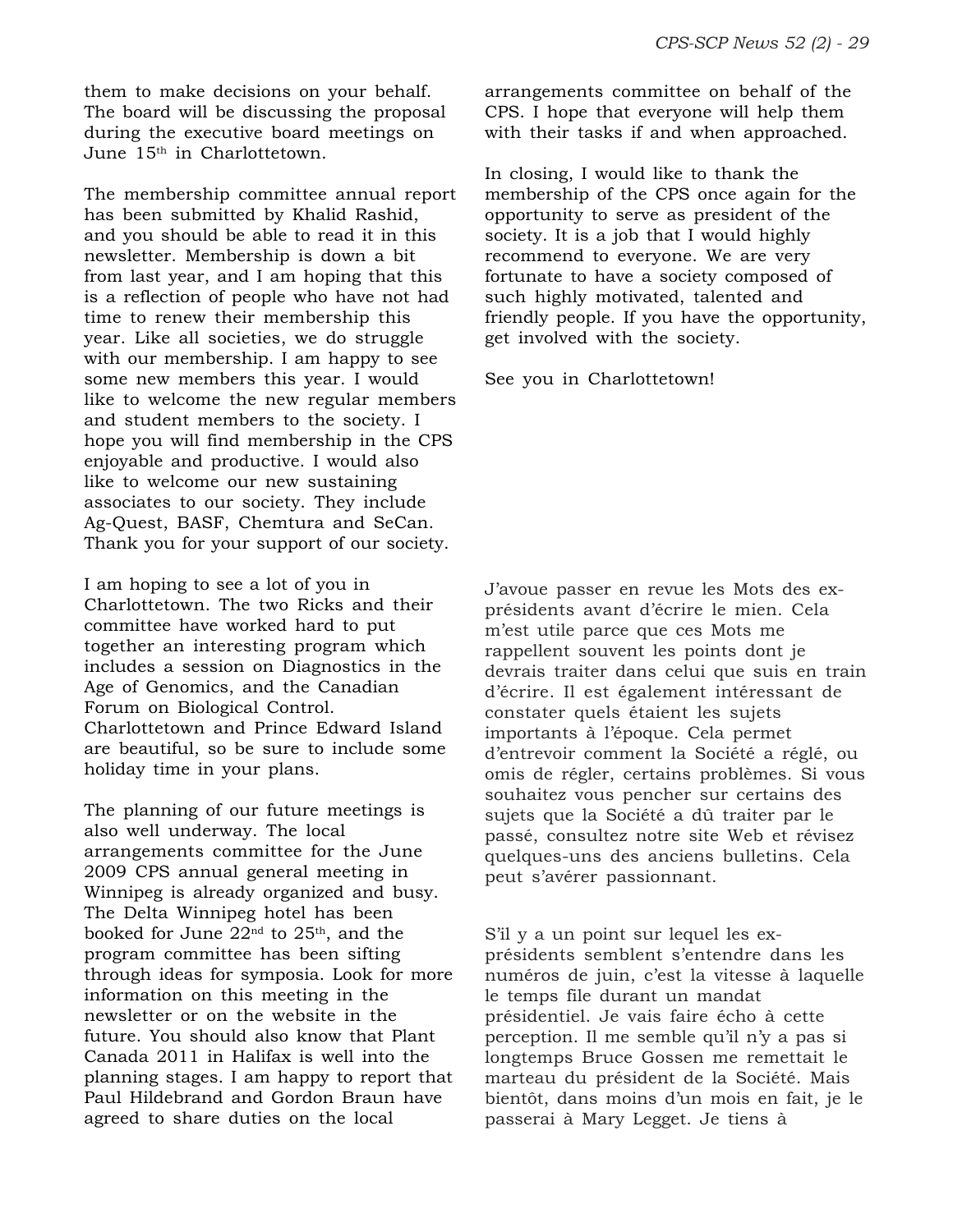remercier les membres de la Société canadienne de phytopathologie (SCP) de m'avoir donné l'occasion de servir la Société à titre de président. Ce fut une expérience des plus agréables. Je voudrais également remercier les membres du conseil d'administration et les divers comités pour le soutien qu'ils m'ont témoigné durant mon mandat. Ils ont fait preuve d'une patience exemplaire à mon égard et m'ont ainsi facilité la tâche, et de beaucoup. Certains des membres ont aussi excellé quand venait le temps d'« inciter » le président à activer les choses!

Bruce Gossen (ex-président) et Randy Clear (directeur principal) termineront leur mandat au conseil d'administration lors de la réunion de juin. Je voudrais souligner les efforts qu'ils ont consentis

Lévesque, conjugués à ceux du Conseil national de recherches du Canada (CNRC) relativement au redressement des finances de la Revue canadienne de phytopathologie (RCP), y ont sûrement contribué. Le budget 2008 bénéficiera également du travail de Karen Baley et de son comité national organisateur pour Plant Canada 2007. Ils ont réussi à solder les comptes du congrès rapidement cette année. Contre toute attente, ils ont été capables de réaliser un bénéfice substantiel qui a été partagé entre les sociétés participantes. Grâce à leur travail acharné, la SCP a pu facturer 12 038,29 \$ à Plant Canada 2007. Bravo!

La proposition faite par la maison Taylor & Francis dans le but de prendre la relève du CNRC à titre d'éditeur de la RCP

en notre nom à tous durant leur passage au conseil. Ils ont été appréciés au plus haut point. Je tiens aussi à

*<<Nous avons de la chance d'avoir une Société composée de personnes si fabuleusement motivées, douées et sympathiques. Si vous en avez l'occasion, engagez-vous dans la Société.>>* constitue un autre point d'intérêt pour le conseil. Selon l'information contenue

saluer tous les membres des divers comités de la SCP qui termineront également leurs termes. Le travail accompli aux comités peut souvent paraître ingrat, mais sachez qu'il est fort apprécié et indispensable au bon fonctionnement de la Société.

Une des préoccupations majeures du conseil d'administration a été les déficits budgétaires, peu en importe la nature, avec lesquels la Société a dû composer en 2005-2006. Bien que je n'aie pas vu les chiffres pour 2007, j'ai confiance que le conseil a les rênes bien en main et que nous nous dirigeons vers une plus grande stabilité budgétaire. Quelques-unes des mesures que le conseil a mises en place dans le courant des deux dernières années ainsi que les efforts de Zamir Punja, Sarah Hambleton et André

dans les documents fournis par l'entreprise, Taylor & Francis est un des plus grands éditeurs de revues spécialisées au monde. Grâce aux compétences et à l'expérience qu'elle a acquises depuis qu'elle a commencé à publier des revues spécialisées en 1798, l'entreprise se consacre exclusivement à la diffusion d'information érudite. Elle publie à l'heure actuelle, en collaboration avec 340 sociétés et institutions, 1 240 revues spécialisées. Zamir Punja a joué un rôle de premier plan dans ce projet et a fourni de l'information essentielle au conseil en ce qui a trait à la proposition. Toujours à ce sujet, le conseil a également sollicité l'opinion des membres du comité de rédaction de la Revue (CRR) ainsi que de membres qui ont déjà siégé au conseil d'administration ou au CRR. La Revue canadienne de phytopathologie a fortement impressionné Taylor & Francis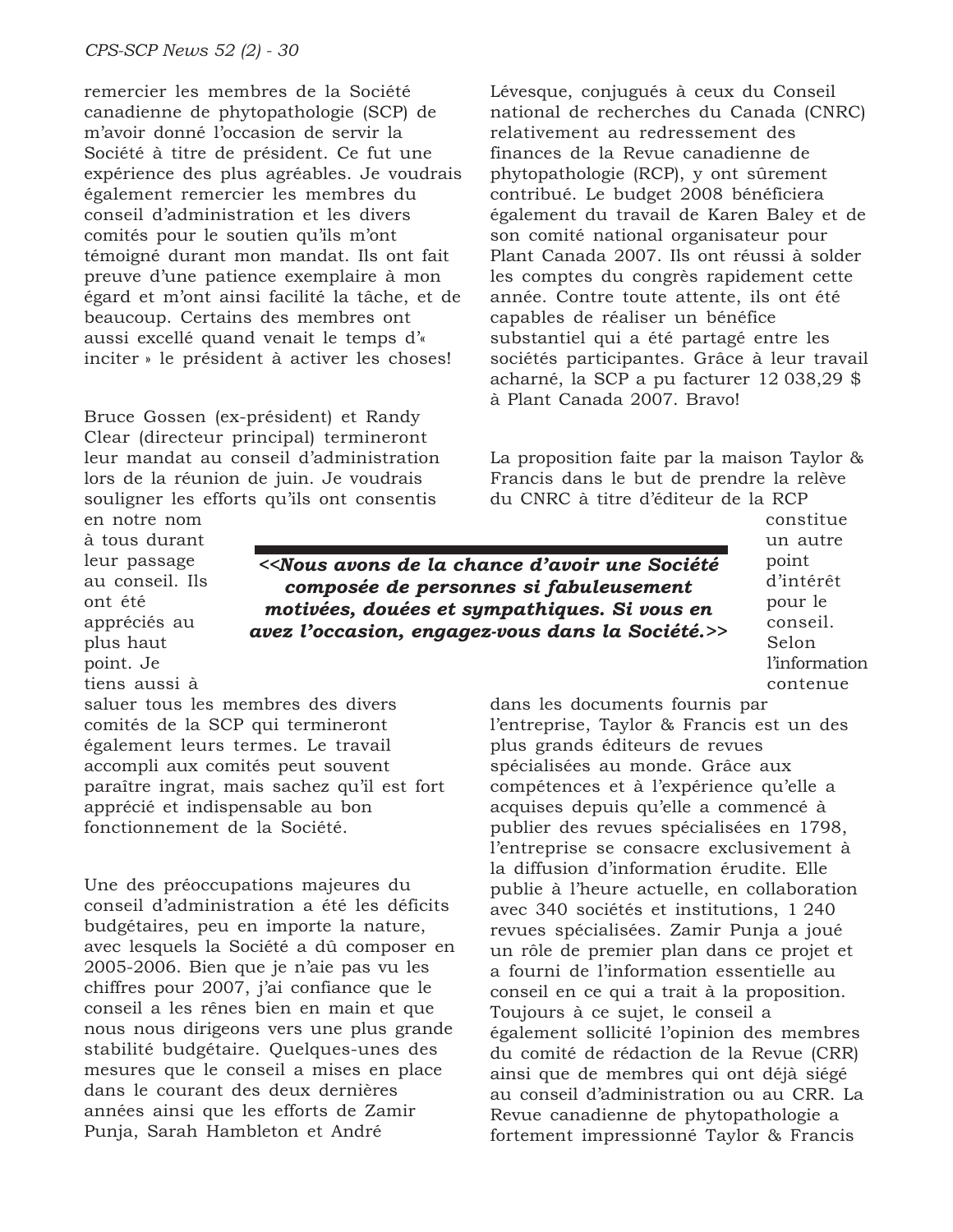qui aimerait contribuer à son amélioration de diverses façons, par exemple, par la diffusion en ligne, la promotion à l'échelle mondiale et l'accroissement du facteur d'impact. Les opinions qui ont été transmises au conseil d'administration au sujet de la proposition ont toutes été favorables bien que certains points soulevés demandent à être discutés avec Taylor & Francis. Je reconnais que ceci représente un changement de philosophie relativement à ce que représente, à titre personnel, la Revue pour les membres. Par ailleurs, l'objectif est d'essayer d'en augmenter la visibilité à l'échelle internationale, ce dont elle n'a pas vraiment bénéficié jusqu'à aujourd'hui. Vous pouvez vous réjouir ou non de ce changement. Si cette affaire vous tient à cœur, que vous soyez pour ou contre, s'il vous plaît faites-nous part de vos commentaires, à moi ou aux autres membres du conseil d'administration. Vos opinions nous importent et nous en avons besoin pour prendre des décisions éclairées en votre nom. Le conseil discutera la proposition durant les réunions du conseil d'administration à Charlottetown, le 15 juin.

Khalid Rashid a présenté le rapport annuel du comité d'adhésion et vous devriez pouvoir en prendre connaissance dans ce bulletin. Le nombre de membres a chuté légèrement par rapport à l'année dernière et j'espère qu'il n'est qu'un reflet des adhésions qui n'ont pas encore été renouvelées, faute de temps de la part des membres. Comme toutes les sociétés, nous éprouvons des difficultés à maintenir le nombre de nos adhérents. Je suis heureux de voir quelques nouveaux membres cette année. Aussi, je voudrais leur souhaiter la bienvenue, à eux ainsi qu'aux stagiaires. J'espère que votre participation à la SCP sera des plus agréables et des plus fructueuses. J'aimerais également souhaiter la bienvenue à nos nouveaux associés bienfaiteurs, notamment Ag-Quest, BASF, Chemtura et SeCan. Merci du soutien que

vous apportez à notre Société.

J'espère voir plusieurs d'entre vous à Charlottetown. Les deux Rick et leur comité ont travaillé d'arrache-pied pour préparer un programme intéressant qui inclut une session traitant des méthodes diagnostiques à l'âge de la génomique ainsi que le Forum canadien sur la lutte biologique. Charlottetown et l'Île-du-Prince-Édouard sont des endroits splendides alors n'oubliez pas de réserver un peu de temps dans votre horaire pour profiter de ce qu'elles ont à offrir.

La planification des réunions à venir va aussi bon train. Le comité national organisateur de la réunion générale annuelle de la SCP de Winnipeg, en 2009, a déjà été formé et est très actif. L'hôtel Delta de Winnipeg a été réservé du 22 au 25 juin, et le comité des programmes passe déjà en revue les suggestions de symposiums. L'information relative à cet évènement sera diffusée dans un prochain bulletin et, bien sûr, sur le site de la Société. Dans le même ordre d'idées, la planification de Plant Canada 2011, à Halifax, a été amorcée. J'ai le plaisir de vous annoncer que Paul Hildebrand et Gordon Braun ont accepté de se partager les responsabilités au comité national organisateur au nom de la SCP. J'espère que, si besoin est, tous contribueront à soutenir leurs démarches.

En terminant, j'aimerais de nouveau remercier les membres de la SCP pour l'occasion qu'ils m'ont donnée d'agir à titre de président. C'est une fonction que je recommanderais vivement à tous. Nous avons de la chance d'avoir une Société composée de personnes si fabuleusement motivées, douées et sympathiques. Si vous en avez l'occasion, engagez-vous dans la Société.

À bientôt à Charlottetown!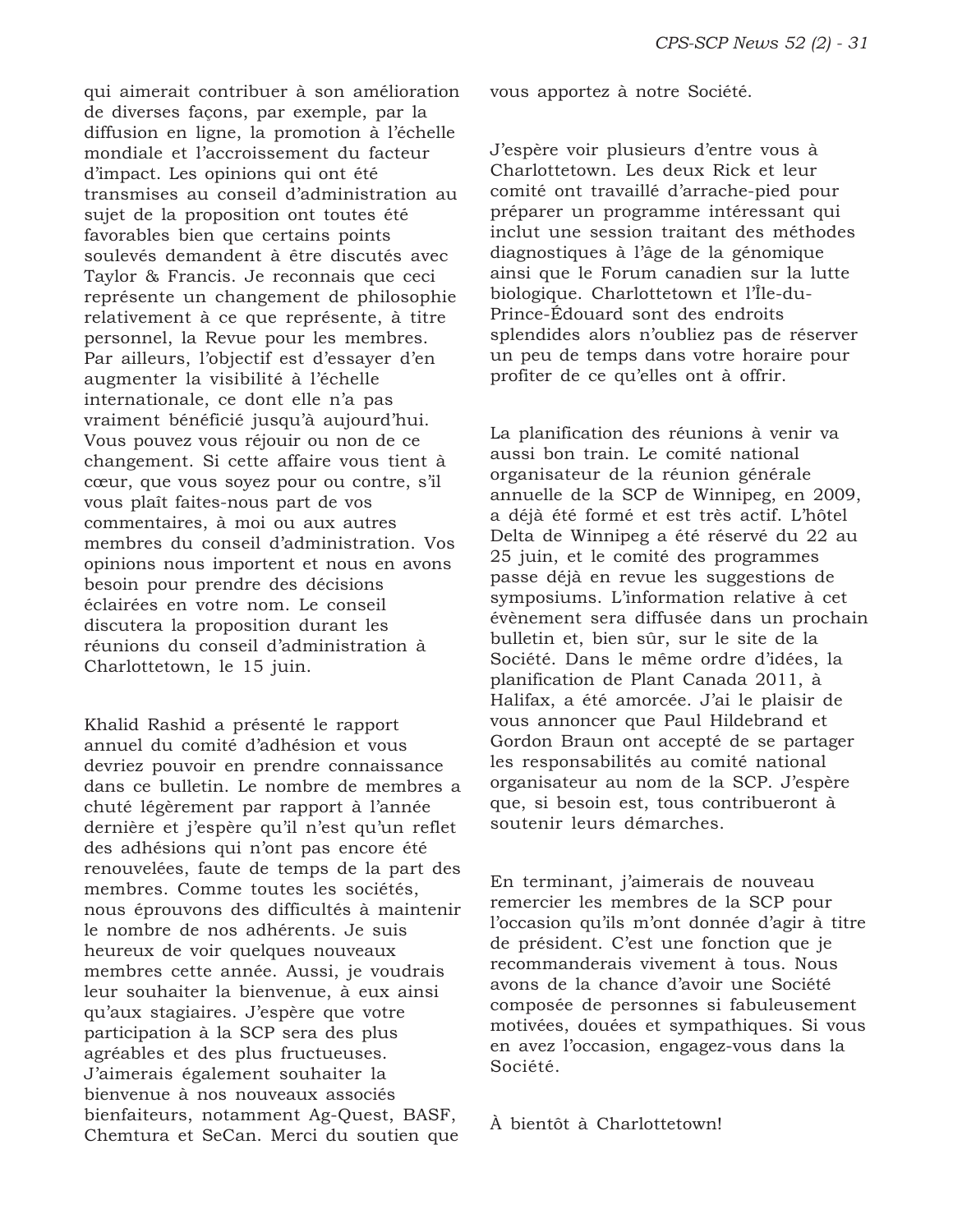# **Committee and Other Reports**

### **REPORT OF THE NATIONAL CO-ORDINATOR, CANADIAN PLANT DISEASE SURVEY - DISEASE HIGHLIGHTS**

### **COMPTE RENDU DU COORDINATEUR NATIONAL, L**=**INVENTAIRE DES MALADIES DES PLANTES AU CANADA - APERÇU DES MALADIES**

Volume 88 of the Canadian Plant Disease Survey (CPDS), reporting mainly on disease highlights in 2007, was posted at the end of March on the CPS-SCP website (www.cps-scp.ca/cpds). Forty-nine reports were published filling 135 pages. The distribution among sections was: cereals (28 reports); oilseeds and special crops (14); diagnostic labs (4); vegetables (1); forest trees (2). Four reports were in French and 45 in English. Regrettably no reports were received this year in the sections on forages and on fruits, nuts and berries, ornamentals and turfgrass. The journal is dominated by reports from the western provinces on cereals, oilseeds and special crops and it is difficult to attract reports for other sections, especially from the east. CPS members are again reminded that even informal anecdotal reports are useful in documenting the occurrence of diseases in Canada.

Thanks to the section editors (Marilyn Dykstra, Andy Tekauz, Bruce Gossen, Robin Morrall, Jill Thomson, Paul Hildebrand and Pierre DesRochers) for attempting to solicit reports and for their editorial work. There were no changes this year in section editors. However, Dr. Pierre DesRochers indicated he wished to step down before papers are solicited for

Volume 89; Dr. Jean Bérubé has agreed to replace him as section editor for forest trees. Thanks also to Angie O Shea (compiler) for her help in completing the job of publication. Comments about the format, editing or publication of CPDS are welcome.

This is the 12th year that CPDS was published electronically and the 5th that it is the exclusive responsibility of CPS. In June 2007 the CPS-SCP Board decided to institute a publication charge of \$35.00 per report in CPDS, starting with Volume 88. This decision was made after a survey of section editors and primary authors suggested that a modest charge would not reduce submission of reports. As well as being web-based, CPDS is still printed for about 35 libraries that prefer hard copy for archival purposes. This year the libraries were informed that they will have to pay \$15.00 to receive hard copies in future and that copies will be printed and bound only if there is sufficient demand to cover the cost.

A searchable index for the CPDS was added to the CPS-SCP website in 2007. It currently covers the years 1954 to 2007. Additional years will be added as the indexing is completed. This keyword index lists all pathogens, diseases and disorders reported in each published paper, as well as hosts, location, authors, article titles and volume and page numbers. The CPDS searchable index is bundled with companion software, programmed by Lakhdar Lamari, which assists with searches and can be used to retrieve specific papers from the website with the click of a button. The entire collection of the CPDS back to 1929 is now stored on the CPS-SCP website in a searchable PDF format. Visit the CPDS section of the CPS-SCP website (www.cpsscp.ca/cpds) to learn more about the index and to download the software and database. Many thanks to Lakhdar and to Gayle Jesperson for seeing this project to fruition.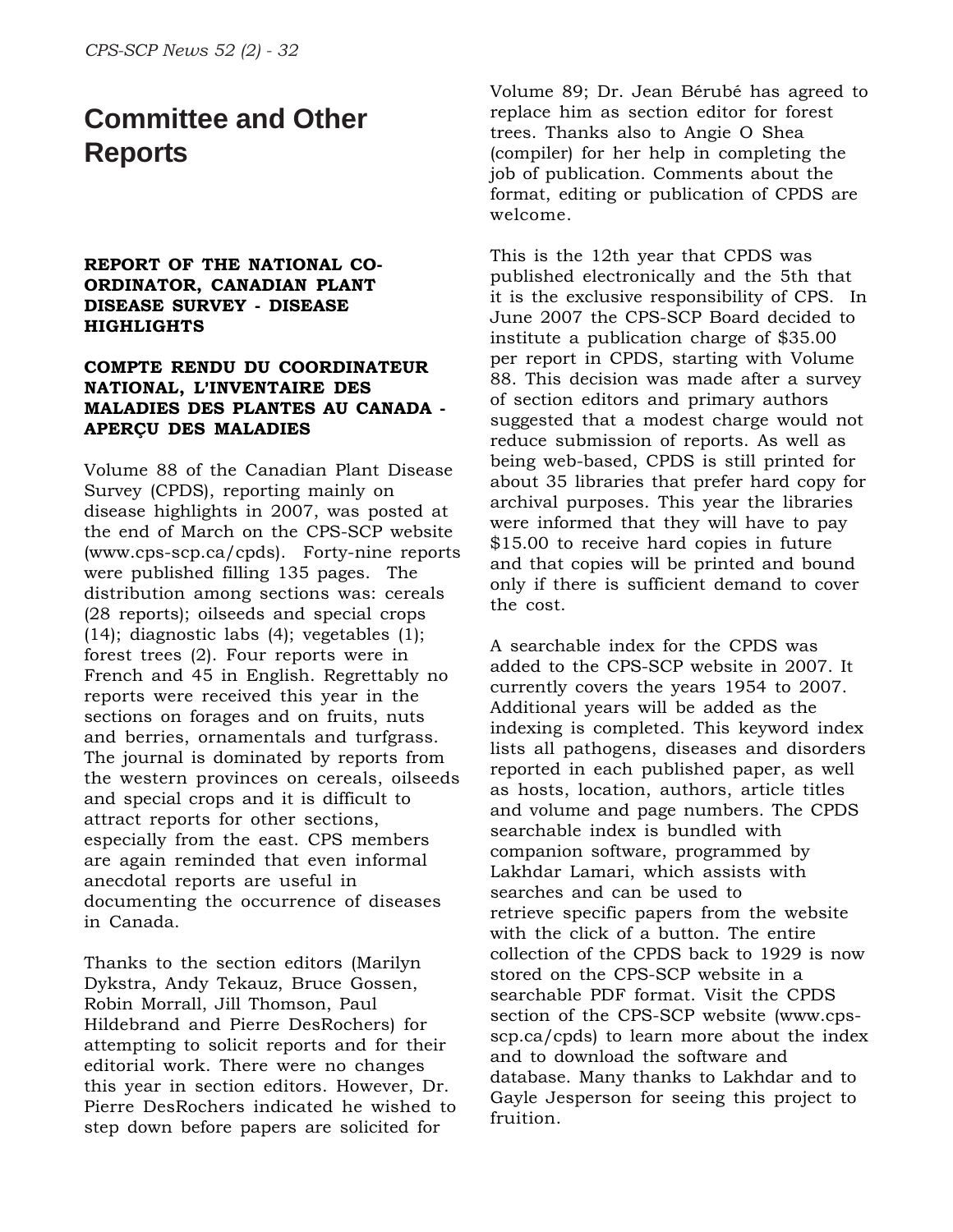Respectfully submitted, May 15, 2008 Robin Morrall, CPDS National Coordinator Department of Biology University of Saskatchewan Saskatoon, S7N 5E2.

### **CPS Information Products Report June 2008**

### **Diseases of Field Crops in Canada**

From January to December 31, 2007, there were 375 DFCC books sold through the ULearn inventory; the inventory count at the end of the year was 958 books. Sales were down from the previous year when 615 sold. However, 2008 winter sales were brisker than normal with 274 books being sold from January 1 to May 8, 2008. This means our current inventory is at 684 books. There are approximately 200 books on consignment with our members. It is projected that the Society will need to budget for reprinting copies in the spring/ summer of 2009 in order to maintain a constant inventory. The editors will meet this year to prepare a recommendation to the Board.

### **Maladies des grandes cultures au Canada**

Brisk sales in 2005 immediately after publication of the book have been followed by sluggish demand. In 2006 59 copies were sold and in 2006 only 33 copies. Thirty-three copies generates only about \$800 income for the Society. It is hoped that the publication of the glossaries of both Diseases of Field Crops in Canada and Maladies des grandes cultures au Canada on the CPS website will increase visibility of both books.

### **Diseases and Pests of Vegetable Crops in Canada**

The editorial group for revision of DPVCC (B.D. Gossen, M.R. McDonald, R.J. Howard) have concluded that all of the original pictures from DPVCC have been irretrievably lost. We are asking all CPS members to assess their photo collections for potential contributions to the revised volumes, and to take new photos whenever the opportunity arises. Work on the new series of books is expected to pick up speed this summer. Authors are being selected for the first volume (root vegetables), and the editorial group for the second volume (greenhouse vegetables) will be finalized shortly. A draft business plan for the series has been approved by the CPS Board, but will need to be updated as we get closer to a completion date for the first book (currently projected for late 2009).

Respectfully Submitted by, Karen Bailey, Robin Morrall, Bruce Gossen

### **Canadian Phytopathological Society Membership Committee Annual Report - 2008**

**2008 Membership** (as of May 20, 2008)**: 352**

| Regular members:              | 257 |
|-------------------------------|-----|
| Emeritus members:             | 57  |
| Student members:              | 25  |
| <b>Sustaining Associates:</b> | 13  |

The number of members renewed by May 10, 2008 is approximately 10% lower than the number renewed last year at the same date. It is expected that late membership renewals and additional new members will bring the total up to 400 by the year end since there are many 2007 and 2006 members who have not renewed their 2008 membership yet.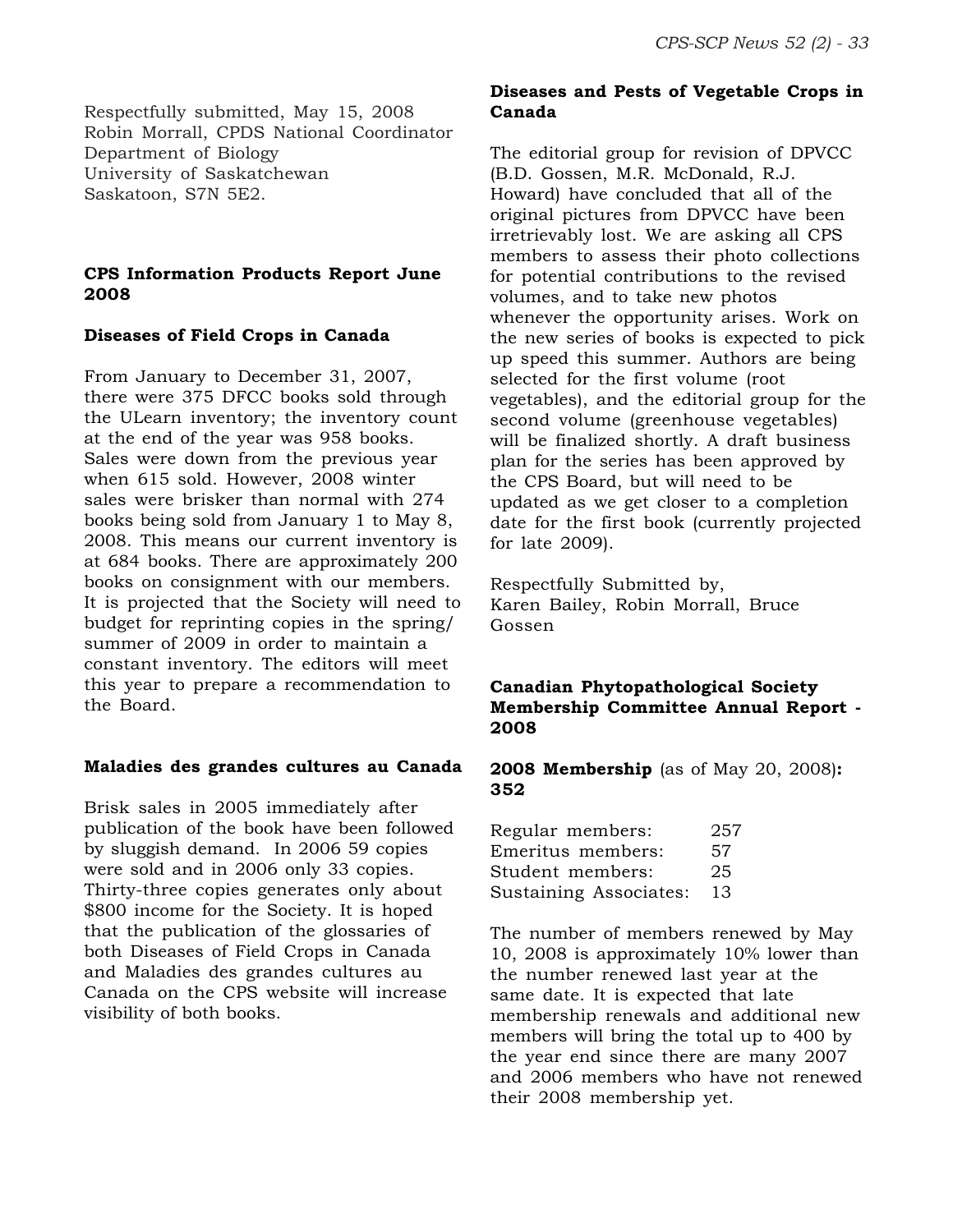Membership numbers have been fairly constant over the last several years with a slight decrease in 2008. Total membership has varied between 395 and 432 members in the period between 2000 and 2007.

### **CPS Membership Totals 2000 - 2007:**

| Year       | Total |
|------------|-------|
| 2008 Prel. | 352   |
| 2007       | 413   |
| 2006       | 432   |
| 2005       | 395   |
| 2004       | 401   |
| 2003       | 409   |
| 2002       | 418   |
| 2001       | 405   |
| 2000       | 406   |
|            |       |

2007 Membership by Geographic Region: Canada: 294; US: 42; International: 16

### **Number of Canadian Members by Province:**

ON – 74; BC –53; MB – 45; AB – 32; SK – 39; QC – 27; PE – 8; NB – 9; NS – 5; NL - 2

### **CJPP – Members Journal Selections:**

Popularity of the on-line edition of the CJPP continues to increase. In 2008, 32% of members choose electronic access to the Journal, 38% choose Paper copy, and 17% choose both forms of the Journal. Some emeritus members did not apply for the Journal.

### **New Members**

CPS has 14 new members as of May 20, 2008. On behalf of CPS, I would like to extend a warm welcome to the following new sustaining associate members, regular and student members:

### **New Sustaining Associate Members**

Ag-Quest BASF Chemtura SeCan

### **New Regular Members:**

Dyer, Alan El-Mougy, Nehal Li, Xiang (Sean) Wang, Aiming

### **New Student members:**

Abd Elrahman, Taha Cowan, Joshua Kalpana, K C Parker, Monica Sansregret, Raphael Yao, Zhen

### **The Canadian Phytopathological Society would like to graciously thank the following for their support and donations.**

The following **Sustaining Associates** have generously supported the CPS for 2008:

- Ag-Quest Inc.
- Agricultural Certification Services Inc.
- BASF Canada.
- Busch Agricultural Resources Inc.
- Chemtura
- Dow Agrosciences Canada Inc.
- E.I. Dupont Canada.
- Monsanto Canada Inc.
- Novozyme BioAg. Inc.
- Phyto Diagnostics Co. Ltd.
- Pioneer Hi-Bred Production Limited
- SeCan
- Syngenta Crop Protection Canada Inc.

I would also like to thank our many members who generously support CPS with donations (\$5715.00 in 2008) to the various awards funds. The following individuals have supported CPS awards in 2008:

Tom G. ATKINSON, Karen L. BAILEY, Karen K. BEDFORD, Robin K. CAMERON,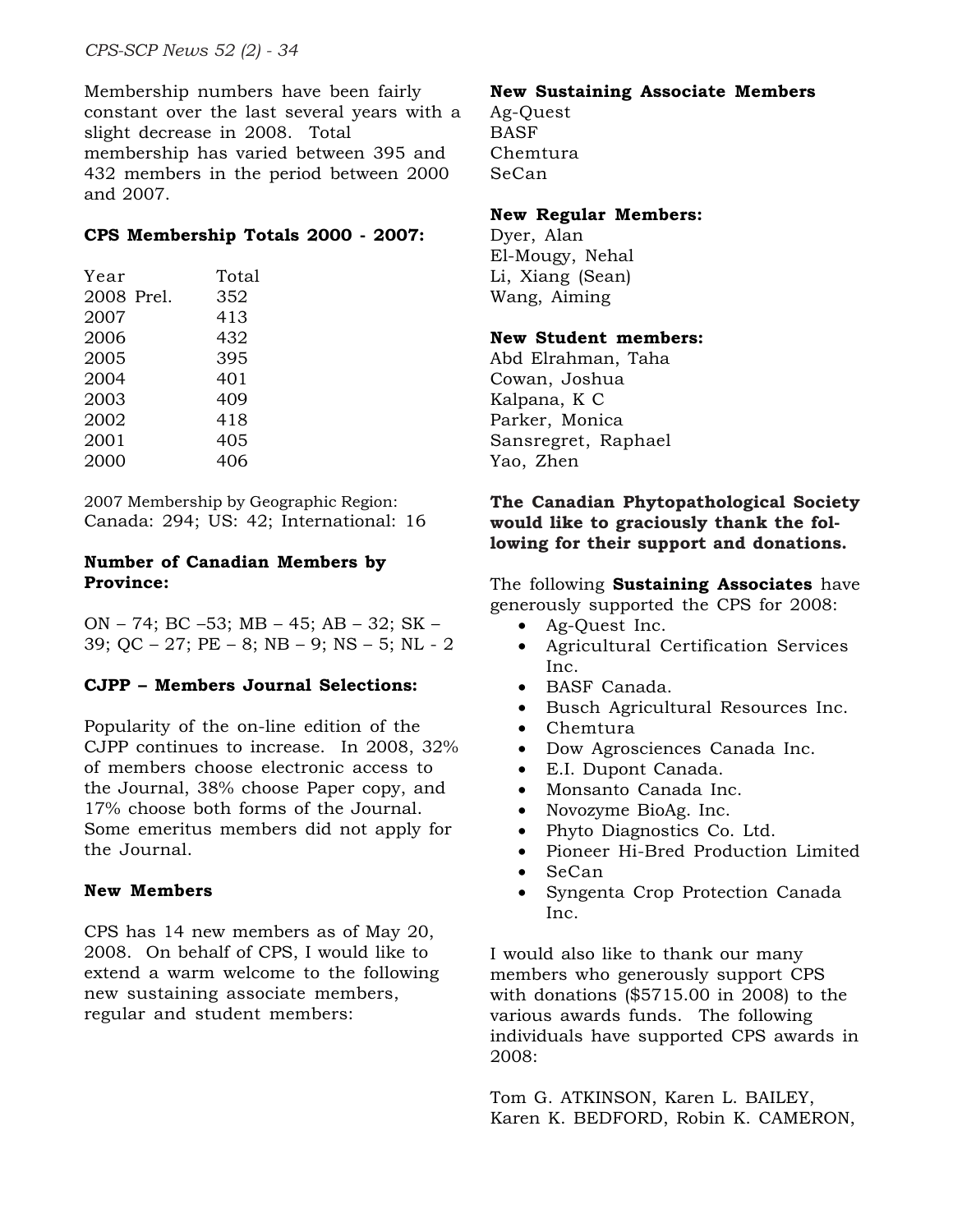Randall M. CLEAR, R. (Bob) J. COPEMAN, Katherine F. DOBINSON, Daniel DOSTALER, Ralph H. ESTEY, Denis A. GAUDET, Bruce D. GOSSEN, Steve M. HABER, Richard (Dick) I. HAMILTON, Don E. HARDER, Ronald J. HOWARD, Lawrence M. KAWCHUK, H. Randy KUTCHER, George LAZAROVITS, Mary E. LEGGET, C. André LÉVESQUE, John W. MARTENS, Mary Ruth MCDONALD, Colin D. MCKEEN, James G. MENZIES, Robin A. A. MORRALL, Knud MORTENSEN, Chrystel OLIVIER, Denise ORR, Eric A. PEDERSEN, Gary PENG, Stéphan POULEUR, David PUNTER, Khalid Y. RASHID, D'Ann M. ROCHON, W. Lloyd SEAMAN, Denis A. SHAH, Peter L. SHOLBERG, Richard STACE-SMITH, Andy TEKAUZ, James A. TRAQUAIR, Peter F. WALSH, and Edmund W. B. WARD

This is my second year as CPS Membership Secretary and Chair of the Membership Committee; I will be trying hard to get members to renew membership on time and to recruit new members by sending reminder emails, so please realize that keeping an active Membership is very important for the Society. Please feel free to contact me at 204-822-7220, or by email at Krashid@agr.gc.ca.

#### **Membership Committee members**:

Khalid Y. Rashid, Chair Sarah Hambleton, Treasurer Rick Peters, Reg. Rep, Maritimes Russell Tweddell, Reg. Rep. Quebec. Bernard Vigier, Reg. Rep. Eastern Ontario. Ken Conn, Reg. Rep. Western Ontario. Fouad Daayf, Reg. Rep. Manitoba Godfrey Chongo, Reg. Rep. Saskatchewan. Denis Gaudet, Reg. Rep. Alberta. Janice Elmhirst, Reg. Rep. B.C.

Respectfully submitted on May 20, 2008 Khalid Y. Rashid CPS Membership Secretary/Committee

#### **CPS-SCP News Editors Report**

Publication of the CPS-SCP News is progressing well and we look forward to working with you and gratefully welcome any submissions, suggestions, comments, and corrections that you may have. Our main limitations in terms of newsletter preparation and distribution are the timely submission of material for each issue and the tardiness of the CPS-SCP News Editor. Members are encouraged to submit material for future issues of CPS-SCP News by the deadline indicated in each issue, while the CPS-SCP News Editor will do his best to prepare and distribute the newsletter in a timely fashion.

French submissions for the various newsletter sections are also encouraged by the CPS-SCP News Editors.

The CPS-SCP has moved to the distribution of an electronic-only copy of the newsletter, while distributing hard copy versions for those members that request a printed version. Currently, we have 16 hard copies that are distributed to members that have requested a hard copy or where they do not have an email address.

The current CPS-SCP News Editor has been looking after assembly and publication of the newsletter since September 2003 and is looking to step down from these duties in the next 1 to 2 years. Send the Editor an email if you are interested in the fast-paced world of scientific society newsletter publishing and he can outline the work that is involved in assembling and publishing the quarterly newsletter.

### Respectfully,

Kelly Turkington, Editor, CPS-SCP News Jim Menzies, Associate Editor, CPS-SCP News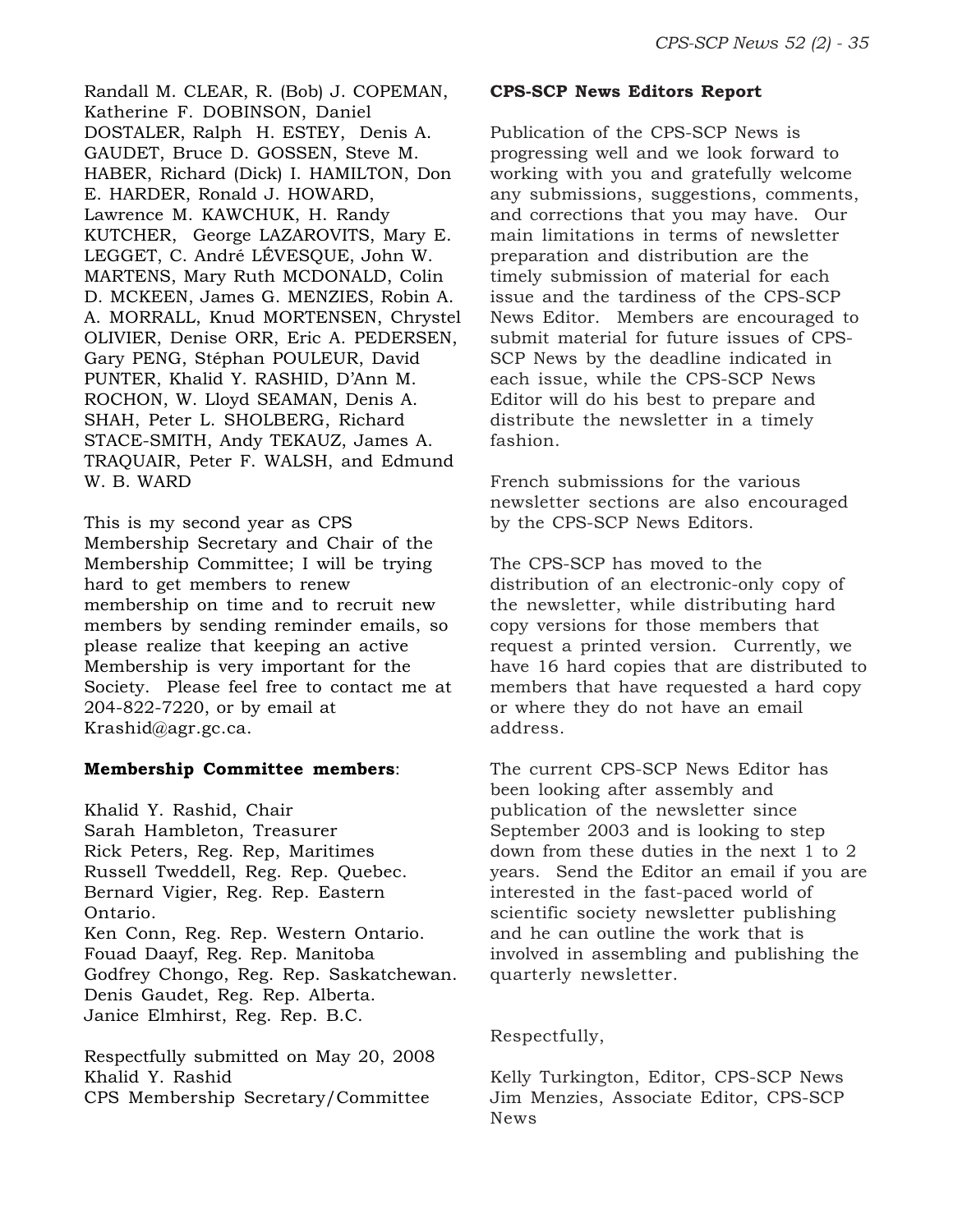### **Announcements**

### **Eastern Ontario Regional Meeting, 2008**

A Scientific Regional Meeting is scheduled for October  $24<sup>th</sup>$  at the K.W. Neatby Building of Agriculture Canada, 960 Carling Avenue, Ottawa, Ontario. The meeting will be an opportunity for graduate students and local scientists to present short presentations or posters related to plant diseases. Short abstracts of presentations will be published for a \$35 fee in the Canadian Journal of Plant Pathology.

For further information contact Eastern Ontario CPS Regional Rep., Dr. Bernard Vigier at vigierbj@agr.gc.ca

Please check for a more detailed announcement in the September 2008 issue of CPS-SCP News.

### **Société de protection des plantes du Québec**

### **Quebec Society for the Protection of Plants**

La Société de protection des plantes du Québec (SPPQ) et la Société d'entomologie du Québec (SEQ) vous invitent à leur réunion annuelle 2008 qui se tiendra à Québec les 20 et 21 novembre prochain à l'Hôtel Château Laurier. Ce congrès regroupera des présentations scientifiques et un symposium ayant pour thème :

La phytoprotection, 100 ans de découvertes : un tremplin vers l'avenir!

De plus, la Société de protection des plantes du Québec (SPPQ) célèbre son centenaire d'existence. Pour souligner l'événement, une Commémoration du Centenaire de la SPPQ se tiendra le 19 novembre 2008 au Musée national des beaux-arts du Québec, à Québec.

Réservez dès maintenant ces dates à votre agenda : 19, 20 et 21 novembre 2008!

Des informations supplémentaires sur ces deux événements (conférenciers invités, mode d'inscription, hébergement, date de soumission des résumés, etc.) seront diffusées au cours des prochains mois. Surveillez les sites Web de la SPPQ (www.sppq.qc.ca) et de la SEQ (www.seq.qc.ca) pour plus de détails.

You are invited to the Quebec Society for Plant Protection (SPPQ) and the Quebec Society of Entomology (SEQ) 2008 Annual meeting in Quebec City, from November 19 to 21.

Many lectures and displays will show the evolution of research during those 100 years

On November 19, 2008, the SPPQ will hold a Centennial Forum at the Musée national des beaux-arts du Québec. Keynote speakers will highlight the SPPQ's major contributions since 1908 and talk about how agriculture and forestry influenced the work of its members.

On November 20 and 21, 2008, a Symposium will be held at the Hotel Château Laurier Québec. You will be presented with the most recent research findings in entomology, botany, phytopathology, weed science, nematology, agronomy and forestry.

Please visit our web sites regularly (www.sppq.qc.ca and www.seq.qc.ca) for updates on information concerning:

The programs of the Centennial and the Symposium; The agenda and the inscription form for the SPPQ-SEQ joint meeting; The procedure for room reservation at the Hotel Château Laurier Québec.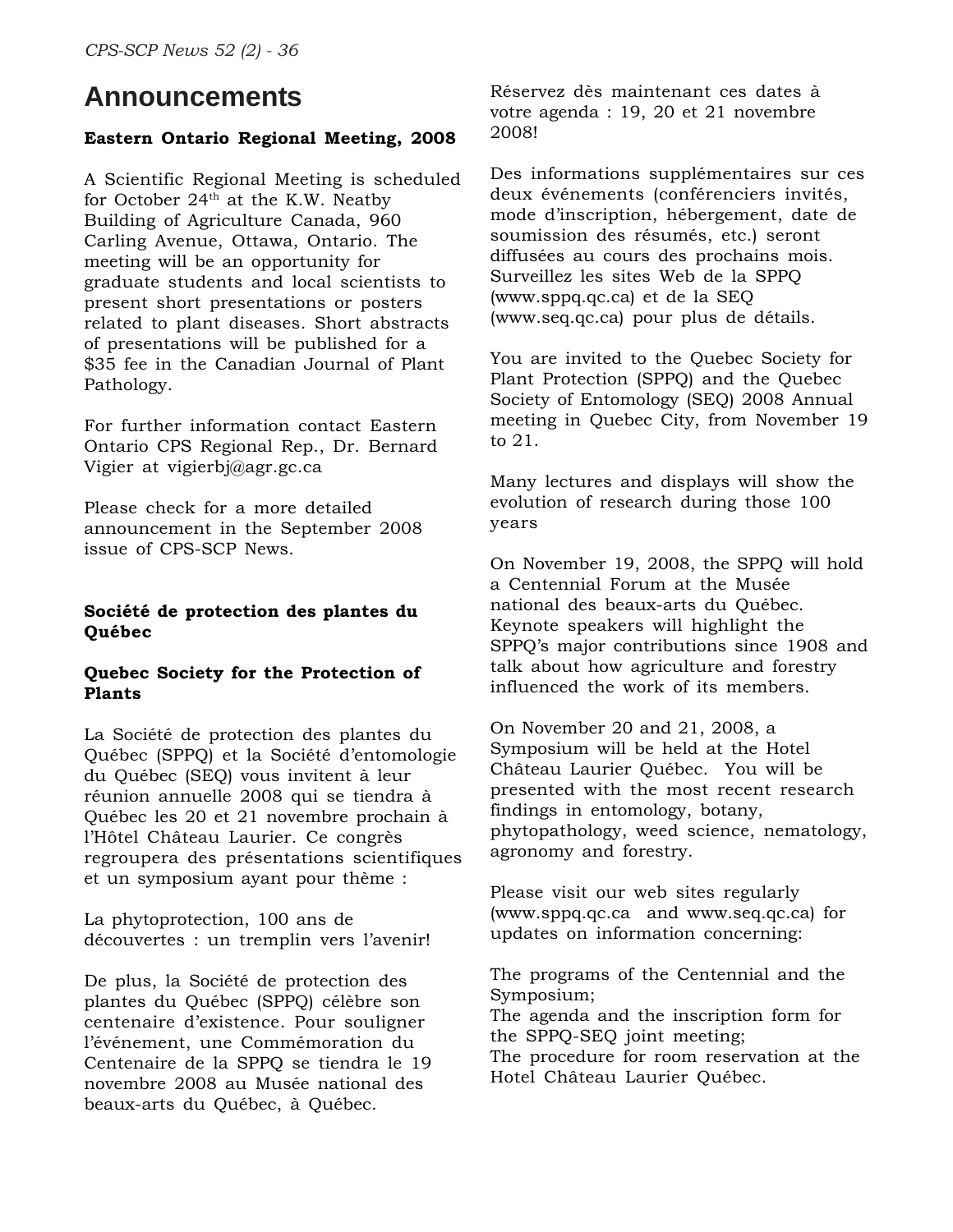Cindy Dallaire 2700, rue Einstein, D.1.200.H Sainte-Foy (Québec) G1P 3W8 Téléphone : (418) 646-1375 Télécopieur : (418) 646-6806 cindy.dallaire@mapaq.gouv.qc.ca

### **June issue of the International Society for Plant Pathology (ISPP) Newsletter**

Dear ISPP Colleague:

The June 2008 issue of the ISPP Newsletter is now at http:// www.isppweb.org/nljun08.asp.

The newsletter carries a message for ISPP Subject Matter Committees in the lead-up to the Congress in Turin, so please pass it to people with special interests in any of these Committees.

There is also information about changes to displays about Associated Societies on the ISPP web-site. This is for National and Regional Plant Pathology Societies associated with ISPP.

### Regards,

Brian Deverall (ISPP Newsletter Editor). Emeritus Professor Faculty of Agriculture, Food and Natural Resources University of Sydney NSW 2006, Australia +61-(0)2-9351-2531 bdeveral@usyd.edu.au

### **4th International Symposium on Rhizoctonia**

The International Society of Plant Pathology, Rhizoctonia Subject Matter Committee and the German Rhizoctonia Symposium Organizing Committee

cordially invite you to participate in the 4th International Symposium on Rhizoctonia, which will be held in Berlin, Germany, from 20 to 22 August 2008. We look forward to welcoming you to an exciting meeting that only occurs every 5 years and has been timed to take place immediately before the International Society of Plant Pathology Congress in Torino, Italy.

The program in Berlin will focus on genomics, plant pathogen interactions, pathogen detection, disease control, molecular technologies, and innovative new findings. These topics will be addressed in lectures and poster sessions attended by leaders in research and industry. Time will be reserved for interpersonal interactions to foster collaborations. The Symposium will provide a platform for university researchers and teachers as well as government and industry researchers and extension personnel to share information on the latest issues in Rhizoctonia.

Details of the meeting can be found on the Rhizoctonia Subject Matter Committee web page at http://rhizoctonia.org/ or by contacting the local organizing committee chair Rita Grosch [Grosch@igzev.de].

### *Phytophthora capsici* **isolates needed**

Lina Quesada, a PhD student in Michigan State University is requesting help to obtain *Phytophthora capsici* isolates from different regions in the world and hosts to study the genetic diversity of the pathogen. The required permits to import the pathogen to the United States are ready and shipment costs will be covered by Michigan State University.

For more information please contact Lina Quesada at quesadal@msu.edu.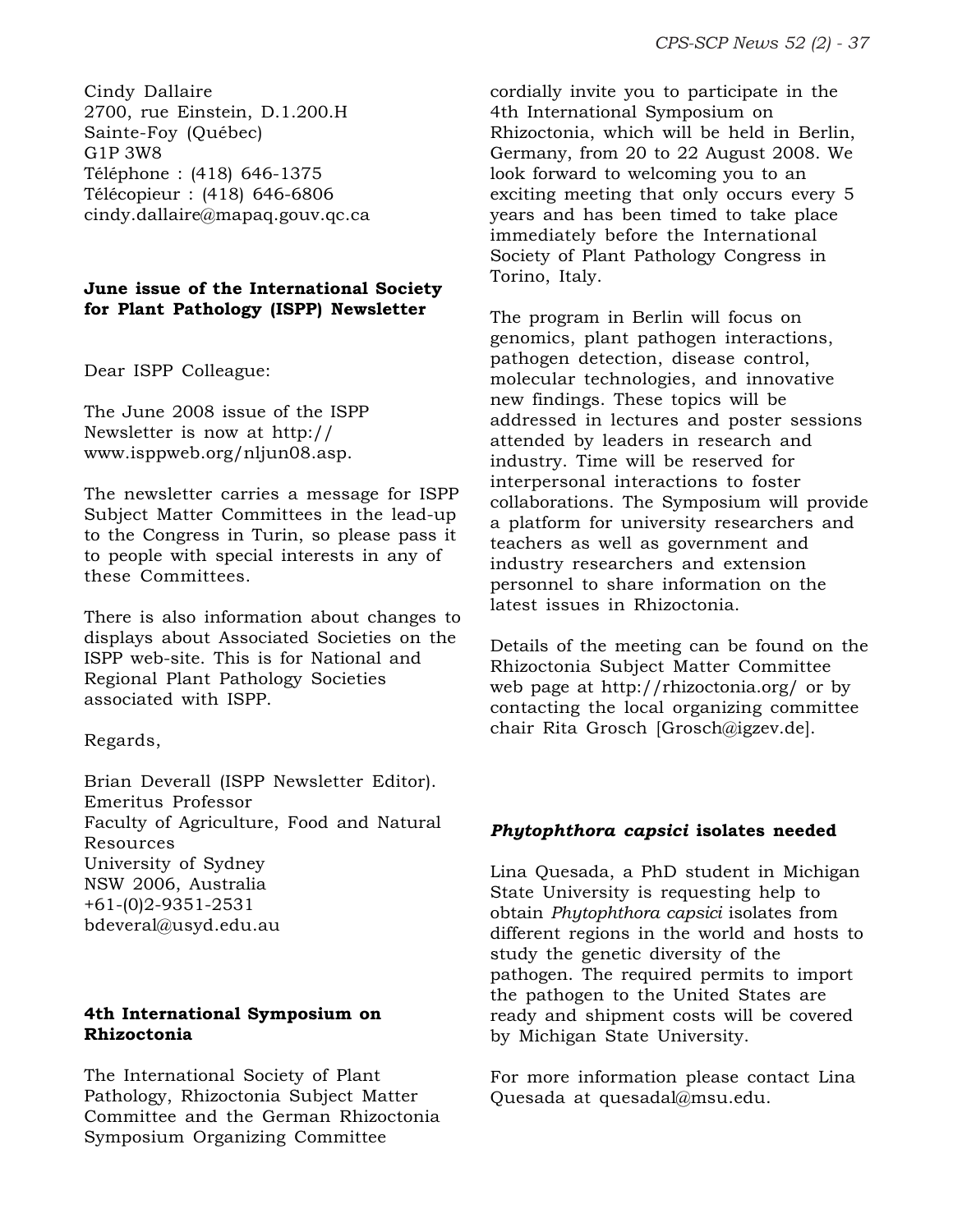### **Science Scan, a new publication produced by Science Strategies Directorate.**

For the past several years, the Plant Health Risk Assessment Unit (PHRA) biologists have been routinely scanning the recently published scientific (and other) literature for any new plant pest (pathogen, insect, weed, etc.) information that might be of possible regulatory significance or interest to Canada's national Plant Health staff. The "Science Intelligence Report" (SIR) was developed in 2004 as a mechanism to highlight and share within CFIA any significant new pest-related information/publications relative to current or potential quarantine pests for Canada.

As a result of the positive feedback the report received over the years, a decision was made to broaden the scope of that report. The "Science Scan" will now replace the Scientific Intelligence Report, building and expanding upon the Plant heath focus and elements of the SIR to now also include issues related to other areas of the CFIA mandate, in particular animal health.

### Thank you

Ci-joint, vous trouverez la première édition du Compte rendu scientifique, une nouvelle publication produite par la Direction des stratégies scientifiques.

Au cours des dernières années, les biologistes du Service de l'évaluation des risques phytosanitaires (SERP) analysent régulièrement les ouvrages scientifiques récemment publiés (entre autres) afin d'y relever tout renseignement sur les nouveaux phytoravageurs (pathogènes, insectes, mauvaises herbes, etc.) qui pourrait être utile sur le plan de la réglementation ou intéresser le personnel chargé de la protection des végétaux à l'échelle nationale. Le rapport sur les renseignements scientifiques (RRS) est un mécanisme qui avait été créé en 2004

pour signaler et diffuser au sein de l'ACIA toute nouvelle information ou publication pertinente sur des ravageurs actuellement ou potentiellement justiciables de quarantaine au Canada.

Étant donné les commentaires positifs qu'a suscités le rapport au fil des ans, on a décidé d'élargir la portée de ce dernier. Le Compte rendu scientifique remplacera dorénavant le rapport sur les renseignements scientifiques, qui donnera encore plus de renseignements sur la Protection des végétaux que le RRS, mais aussi des renseignements sur d'autres domaines relevant du mandat de l'ACIA, plus particulièrement la santé des animaux.

#### Merci

Jennifer Hyatt

Animal Health Analyst and Advice Officer Animal Health Risk Assessment Unit, Science Branch, Canadian Food Inspection Agency (CFIA) Phone: (613) 228-6698 ext. 4922

Science Scan 02-2008, April 21, 2008 Published by the Science Strategies Directorate, Canadian Food Inspection Agency

#### PLANT HEALTH ARTICLES:

- 1) Undescribed *Phytophthora* Species (MN14d) Previously Found in Minnesota Nursery May Not Be European *Phytophthora alni* subsp. *alni*.
- 2) *Phytophthora alni* Confirmed in the Czech Republic
- 3) *Phytophthora ramorum* Eradicated from the Czech Republic
- 4) Tree Heartwood Extracts May Help in the Control of the Sudden Oak Death Pathogen, *Phytophthora ramorum*
- 5) Update on Bleeding Canker of Horse Chestnut (UK & Europe)
- 6) *Streptosolen jamesonii* 'Yellow', a New Host Plant of Potato Spindle Tuber Viroid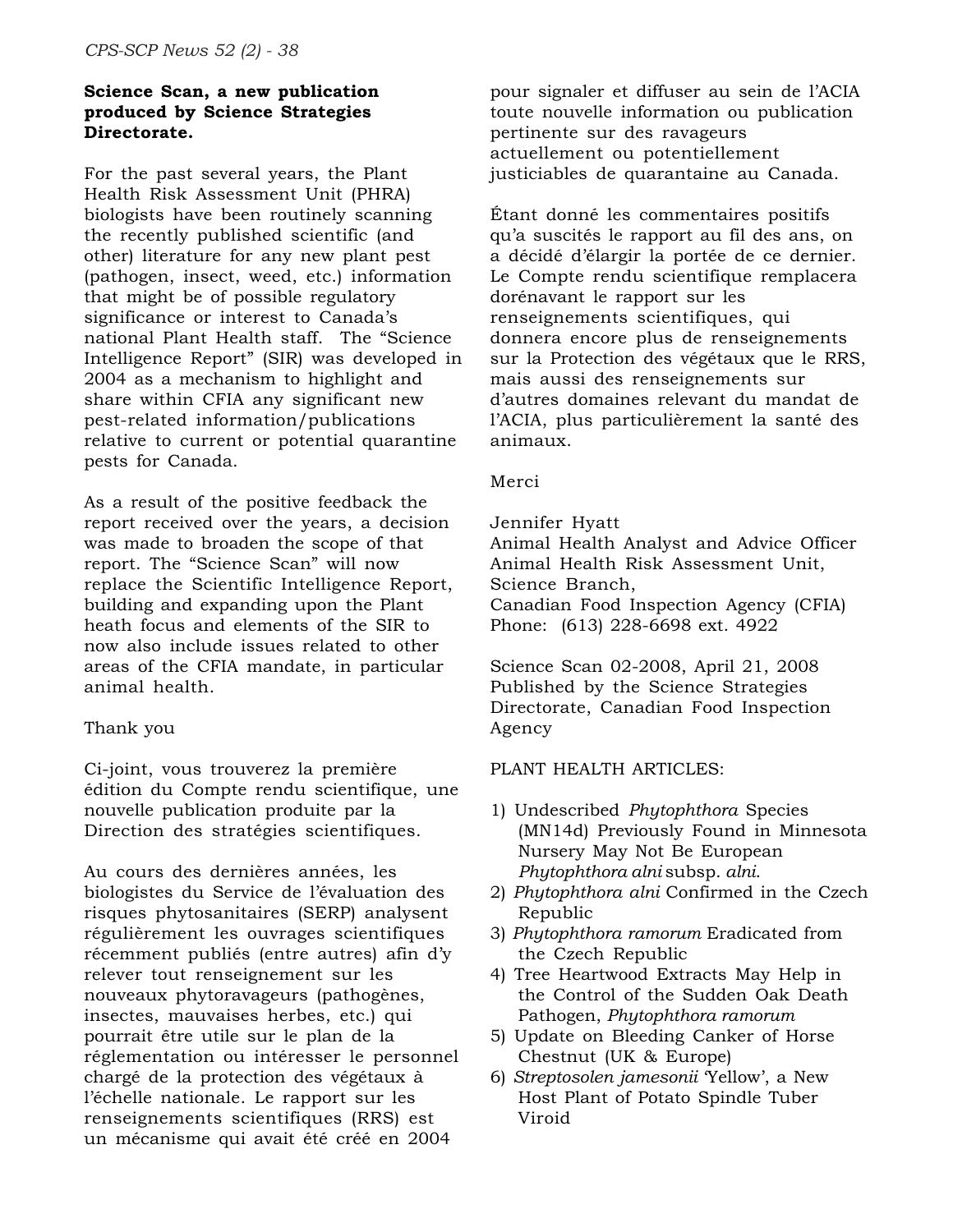- 7) First Report of Potato Wart (*Synchytrium endobioticum*) in Bulgaria
- 8) First Report of Chrysanthemum White Rust (*Puccinia horiana*) in Turkey
- 9) Update on the Light Brown Apple Moth in California
- 10) Michigan Approves Tree-äge™, a New Insecticide for Emerald Ash Borer Control

Compte rendu scientifique 02-2008, 21 avril 2008

Publié par la Direction des stratégies scientifiques, Agence canadienne d'inspection des aliments

ARTICLES SUR LA PROTECTION DES VÉGÉTAUX :

- 1) L'espèce non décrite de *Phytophthora* (MN14d) trouvée dans une pépinière au Minnesota pourrait ne pas être le *Phytophthora alni* subsp. *alni* d'origine européenne
- 2) Confirmation de la présence de *Phytophthora alni* dans la République tchèque
- 3) Le *Phytophthora ramorum* est éradiqué de la République tchèque
- 4) Des extraits du duramen de certains arbres pourraient aider à combattre le *Phytophthora ramorum*, agent de l'encre des chênes rouges
- 5) Le point sur le chancre suintant du marronnier (Royaume-Uni et Europe)
- 6) *Streptosolen jamesonii* 'yellow', une nouvelle plante hôte du viroïde de la filosité de la pomme de terre
- 7) Premier cas de gale verruqueuse (*Synchytrium endobioticum*) signalé en Bulgarie
- 8) Première détection de la rouille blanche du chrysanthème (*Puccinia horiana*) en Turquie
- 9) Le point sur la pyrale brun pâle de la pomme en Californie
- 10) Le Michigan approuve Tree-äge $MC$ , un nouvel insecticide contre l'agrile du frêne

Science Scan 03-2008, May 20, 2008 Published by the Science Strategies Directorate, Canadian Food Inspection Agency

### PLANT HEALTH ARTICLES:

- 1) A New Viral Disease of Vegetable Crops in Yunnan, China
- 2) Epidemiology of *Phytophthora ramorum* in Oregon Tanoak Forests
- 3) Update on *Phytophthora ramorum* Situation in the United States
- 4) Estimating the Susceptibility of Ornamental Plants to *Phytophthora ramorum*
- 5) First Report of the Ash Dieback Pathogen *Chalara fraxinea* on *Fraxinus excelsior* in Austria
- 6) Potato Cyst Nematodes New Hosts
- 7) Trap Cropping for Potato Cyst Nematodes (UK)
- 8) Macroarray Detection of Eleven Potato-Infecting Viruses and Potato Spindle Tuber Viroid
- 9) Asian Longhorned Beetle Eradicated in Illinois
- 10) Phoebe Oil Significantly Better than Manuka Oil for Monitoring Field Populations of the Emerald Ash Borer
- 11) Neem-based Insecticide, TreeAzin™, Approved for Emerald Ash Borer Control in Ontario
- 12) *Diplopseustis perieresalis*, a New Threat to the Greenhouse Industry?

Compte rendu scientifique 03-2008, 20 mai 2008

Publié par la Direction des stratégies scientifiques, Agence canadienne d'inspection des aliments

ARTICLES SUR LA PROTECTION DES VÉGÉTAUX :

1) Apparition d'une nouvelle maladie virale dans des cultures maraîchères du Yunnan en Chine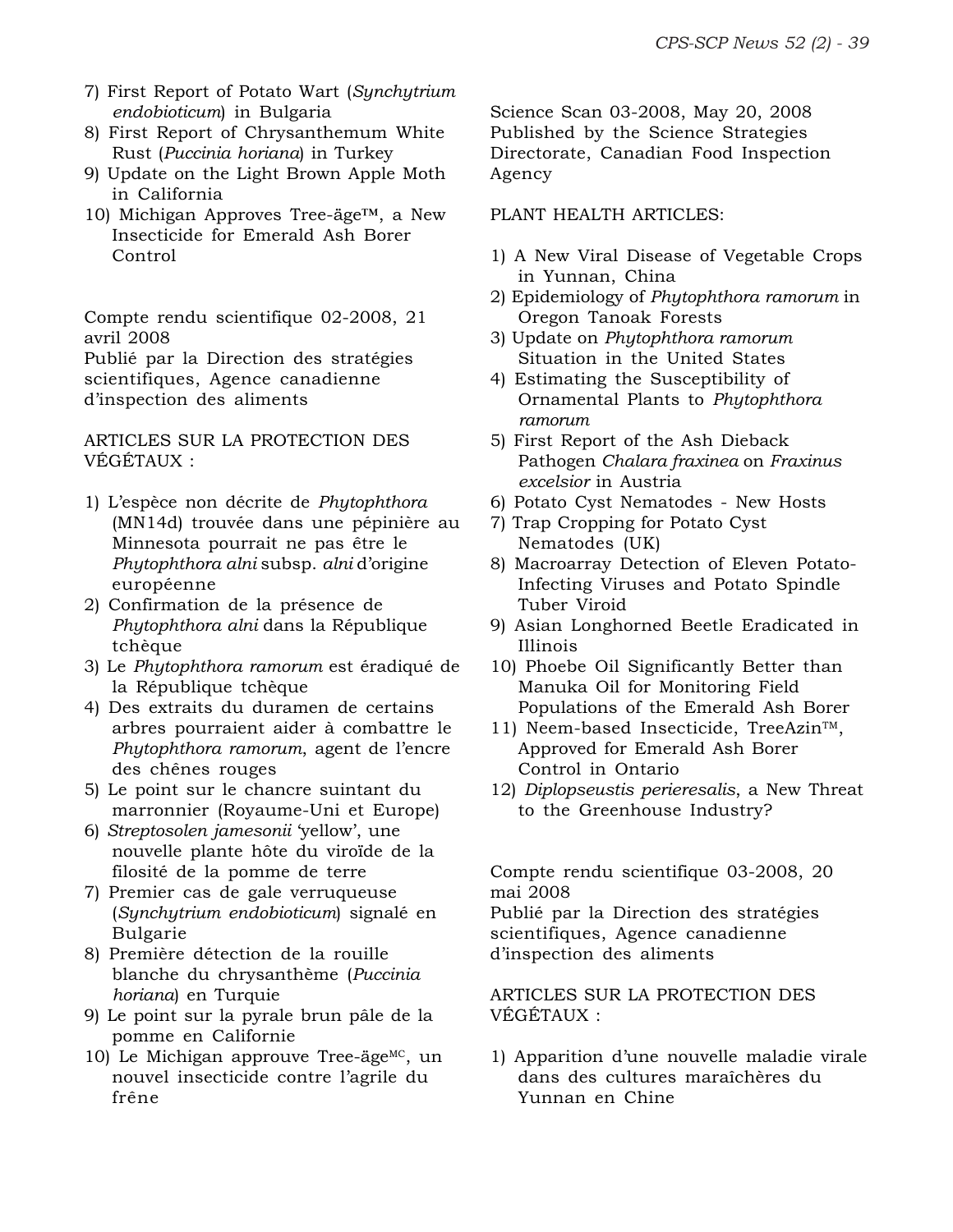- 2) Épidémiologie de *Phytophthora ramorum* dans des forêts de chênes à tan de l'Oregon
- 3) Le point sur la situation du *Phytophthora ramorum* aux États-Unis
- 4) Évaluation de la sensibilité de plantes ornementales à *Phytophthora ramorum*
- 5) Première mention du *Chalara fraxinea*, agent du dépérissement des frênes, sur le *Fraxinus excelsior,* en Autriche
- 6) Nématodes à kystes de la pomme de terre – nouveaux hôtes
- 7) Culture-appât pour les nématodes à kystes de la pomme de terre (R.-U.)
- 8) Microréseau permettant la détection de onze virus s'attaquant à la pomme de terre ainsi que du viroïde de la filosité des tubercules de la pomme de terre
- 9) Éradication du longicorne étoilé en Illinois
- 10) L'huile de phoebe, plus efficace que l'huile de manuka pour la surveillance des populations de l'agrile du frêne
- 11) Approbation du TreeAzin<sup>MD</sup>, insecticide à base de neem, pour la lutte contre l'agrile du frêne en Ontario
- 12) *Diplopseustis perieresalis*, une nouvelle menace pour l'industrie serricole?

### **Submission Deadline for the September 2008 issue of CPS - SCP News**

### *PLEASE NOTE:* The submission

deadline for the **September issue** of CPS - SCP News is **September 30, 2008**. **The deadline is later than normal as the Editor will be out of the country from mid August to early October. If you send photographs for publication in the CPS-SCP News please ensure that you indicate that all individuals appearing in the photographs have given permission for their photographs to appear in the newsletter. Photographs will not be published if permission has not been obtained from the individuals involved.**

## **People and Travel**

### **Mark McLean**

The Agriculture and Agri-Food Canada plant pathology laboratory at the Lacombe Research Centre in Lacombe, Alberta is hosting Australian Ph.D. student **Mark McLean** for three months during the summer of 2008. Mark works with Dr. Grant Hollaway, Department of Primary Industries, Victoria, Australia, and is doing a Ph.D. at Melbourne University. Mark's project is titled "The epidemiology and control of spot form of net blotch caused by *Pyrenophora teres* f. *maculata*". While at Lacombe Mark's objectives are: 1) To identify novel sources of resistance in barley to the spot form of net blotch; 2) Assess and compare the virulence of pathogen populations from Canada and Australia on a range of potential sources of resistance to spot form net blotch; and 3) Enhance knowledge of pathogen population genetic and pathogenic structure, especially in relation to Australian isolates versus Canadian isolates of the spot form of net blotch. Mark will be working with Drs. Kelly Turkington and Kequan Xi at Lacombe, but plans on visiting other barley pathology and breeding colleagues in Saskatoon, SK, Brandon, MB, and Winnipeg, MB. Mark is accompanied by his fiancée Bronwyn Bant and during their visit they plan on taking in as much of the Canadian Prairies and Rocky Mountains as possible.

### **Employment**

### **GRADUATE STUDENT POSITION IN PLANT MOLECULAR BIOLOGY**

A position is available for an MSc or PhD student who wishes to pursue graduate studies in the area of Plant Molecular